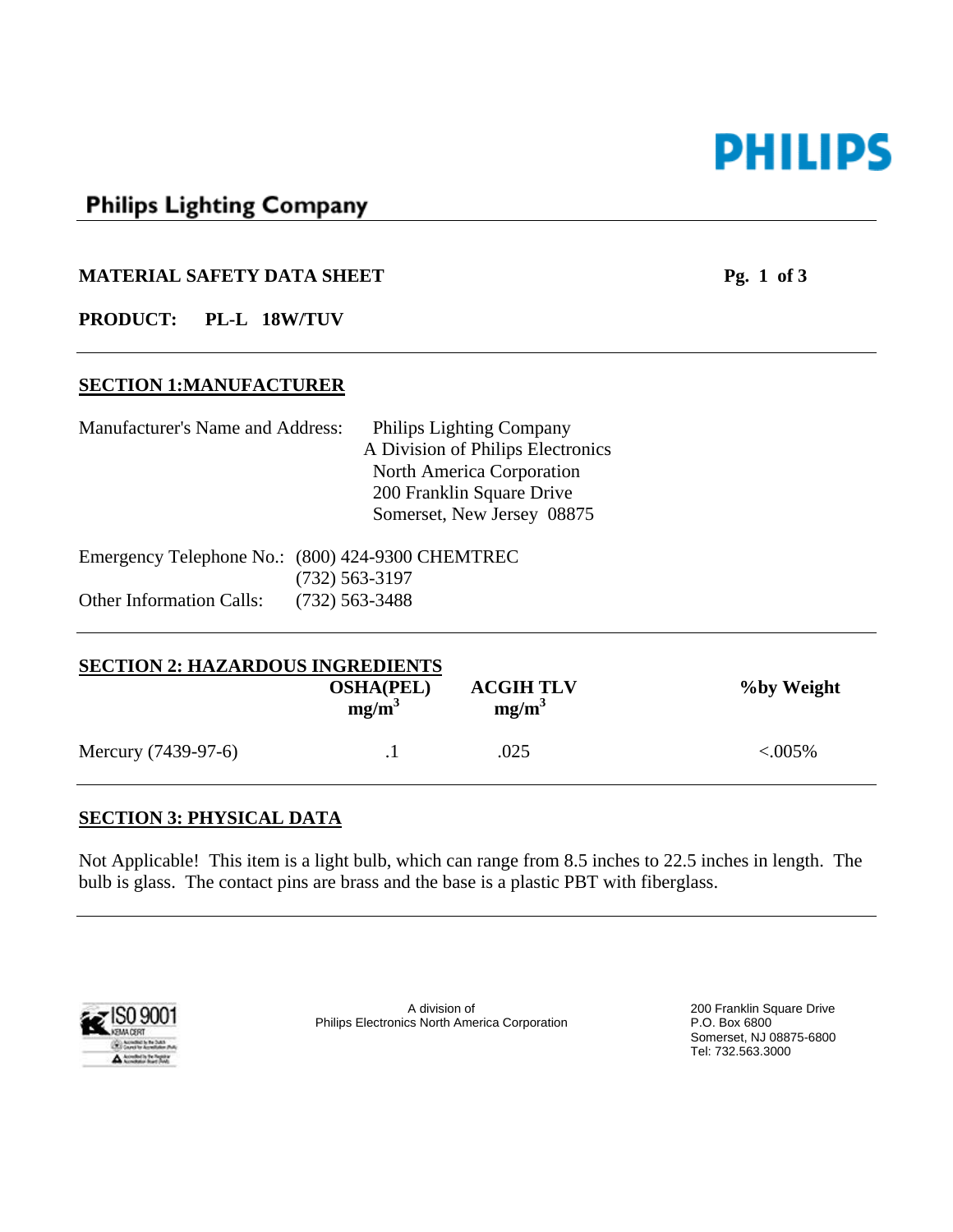## **SECTION 4: FIRE AND EXPLOSION DATA**

Fire and explosion data not applicable -- under extreme heat, glass envelope might melt or crack.

### **SECTION 5: REACTIVITY DATA**

Stability: Lamp is stable. Polymerization: Not applicable. Incompatibility: Glass will react with Hydrofluoric Acid.

#### **SECTION 6: HEALTH HAZARD DATA**

DANGER: ULTRAVIOLET RADIATION AVOID EXPOSURE. THIS LAMP EMITS ULTRAVIOLET RADIATION (UVC) WHICH IS HARMFUL TO SKIN AND EYES AND CAN CAUSE SERIOUS SKIN BURNS AND EYE INJURY EITHER FROM DIRECT OR REFLECTED RADIATION.

Breakage of the lamp may result in some exposure to a very small amount of elemental mercury vapor. No adverse effects are expected from occasional exposure to broken lamps, but as a matter of good practice prolonged or frequent exposure should be avoided through the use of adequate ventilation during disposal of large quantities of lamps.

**EMERGENCY FIRST AID:** Normal first aid procedure for glass cuts if such occur through lamp breakage.

## **SECTION 7: PRECAUTIONS FOR SAFE HANDLING AND USE**

To reduce the risk of personal injury, install ONLY in fixtures, which provide protection to area occupants. SHOULD NOT BE USED FOR ILLLUMINATION PURPOSES. Consult fixture manufacture regarding the suitability of the fixture for this lamp. Operate with proper auxiliary electrical equipment. Turn off lamps before installing, replacing, cleaning or performing any maintenance work near fixtures.

Normal precautions should be taken for the collection of broken glass.